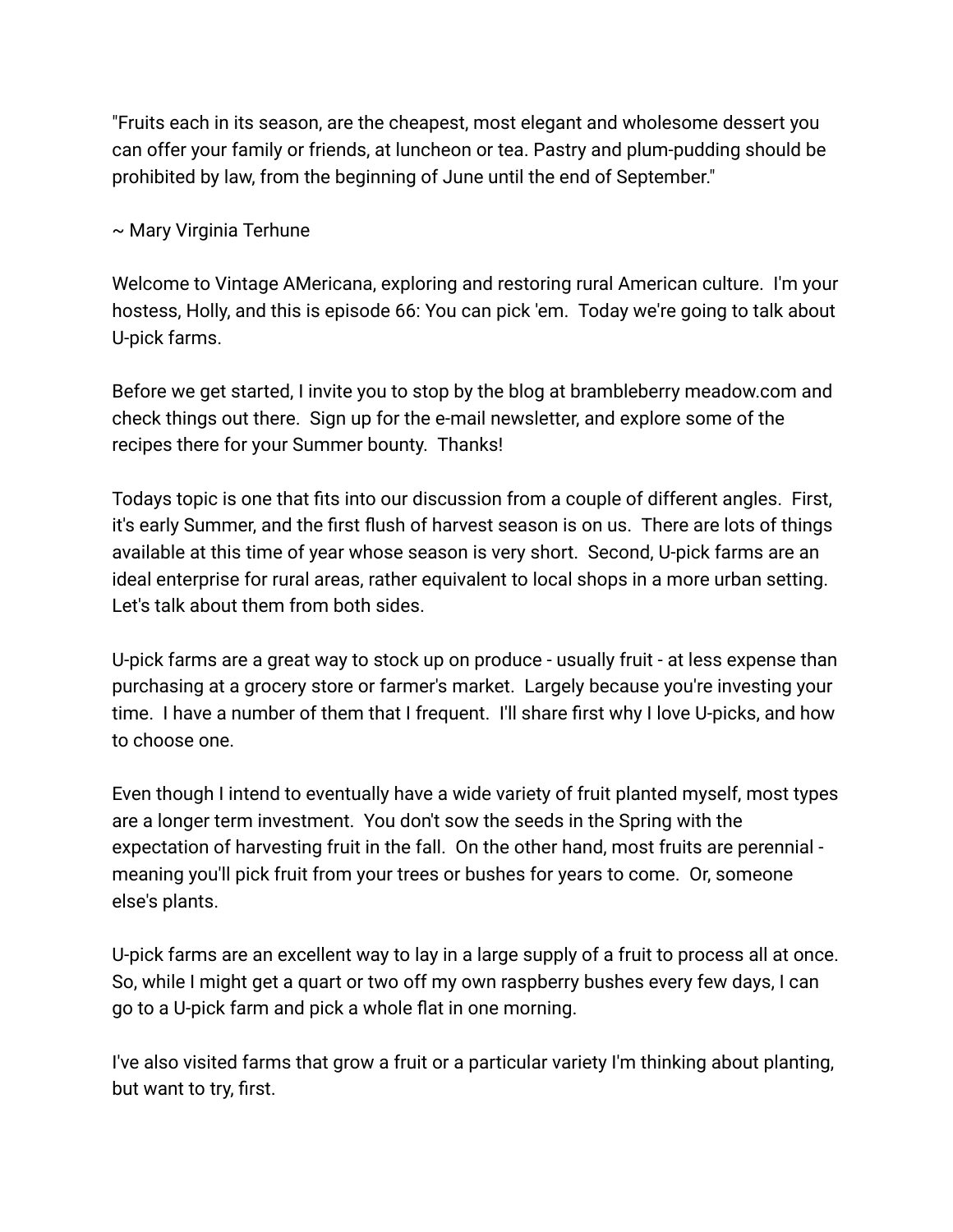For instance, last year I went and picked a few pints of Saskatoons and a few pints of Honeyberries. I discovered that I like both, although I prefer the honeyberries. I did chat with the owner while I was there, and got a good idea of the varieties of honeyberries he's planted and what he likes and doesn't like about them both in terms of growth habits. Plus I got to taste and compare the two varieties.

Another advantage to U-pick is that your fruit is undeniably fresh. Even farmer's market fruit often was picked the day before and refrigerated. While that's not a deal killer, fresher is always better when you can manage it. I've even picked strawberries at a friend's on my lunch hour, and by the time I got home in the evening some of the berries on the bottom of the baskets were starting to go a little off.

Plus, you're less likely to have crushed fruit in the bottom of the containers. Picking yourself, transporting directly home reduces the propensity to crush and bruise fruit in transit. This is especially important with very fragile fruit like raspberries and cherries.

Sometimes picking a U-pick farm is easy. I know of exactly one within an hours' drive that has honeyberries or saskatoons. Yep, I'll be headed back this year. (Probably in a week or two).

Sometimes its quite a bit harder. I live in striking distance of an area known as "The Fruit Ridge." And I'm I the very midst of blueberry country. There are so many U-pick apple orchards, cherry orchards, blueberry farms, and pumpkin patches, that it's a genuine embarassment of riches. So - how to choose?

First, check the logistics. what days is the farm open? Or at least, what days are they picking? I've had to exclude farms from my list because they are closed on my day off, or were so overpicked as to need to restrict picking the day I meant to go.

Second, check their rules. Most are pretty consistent. No pets, etc. Others will sometimes limit the size of parties allowed to pick. Some will charge a per-person fee, while others will only charge for the fruit you pick. A few will prohibit large bags or purses, and may even reserve the right to search the. Make sure you know and are OK with those rules or find another farm.

Third, what are the prices charged. Make sure you have a good idea of how much you want to pick, and what that looks like. Do you know what ten pounds of cherries looks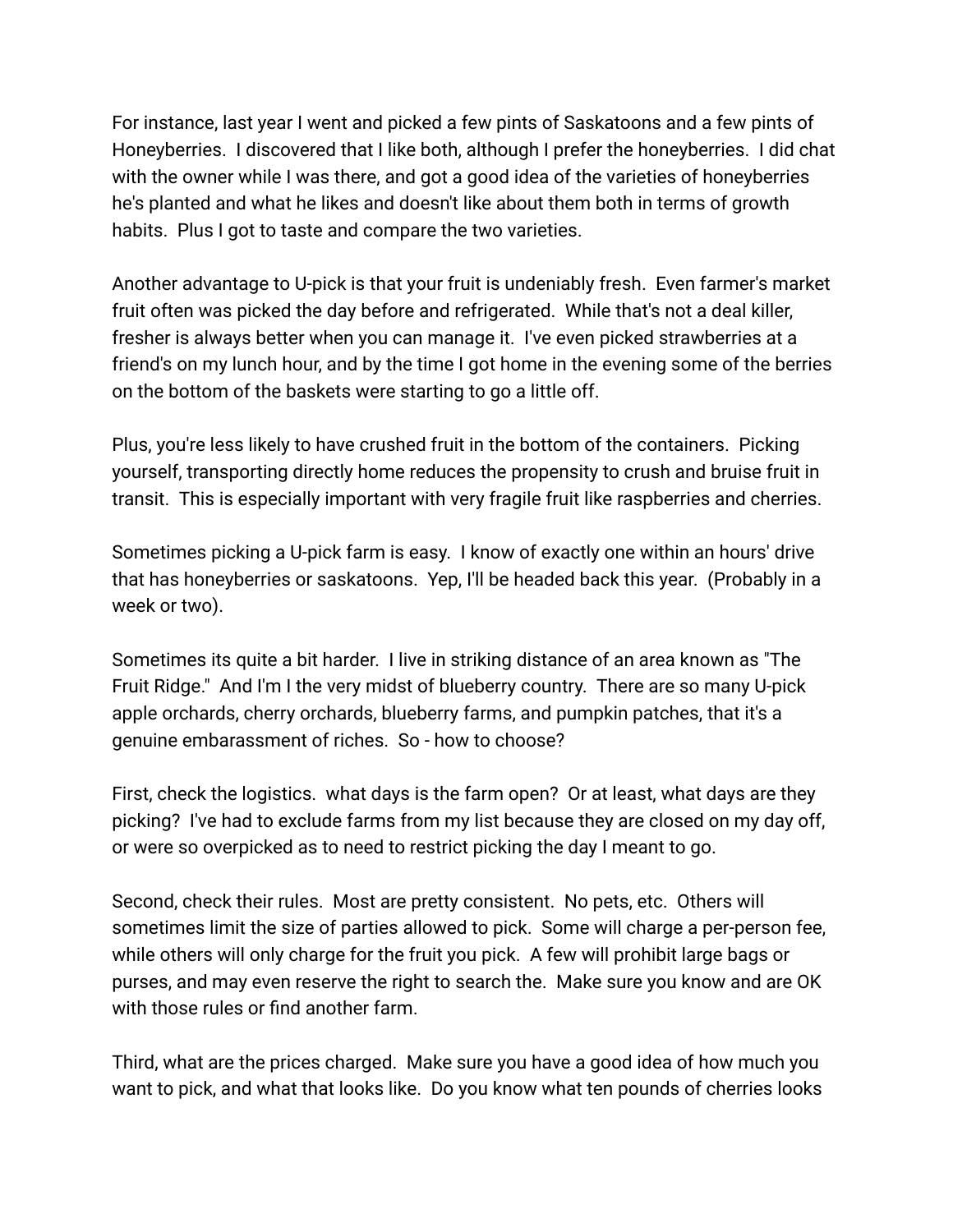like? How many jars you'll need to can a lug of them? If the farm charges by the pound for berries, but you're picking into a quart basket, do you know how much a quart is likely to weigh? Also, be sure you are familiar with what method of payment the farm accepts? Not all of them can process credit cards, for example. You'll be expected to buy all the fruit you pick, so plan accordingly.

And finally, do they have a phone line or an online way to check picking conditions before you leave home? Many farms will have a "ripe and ready" report. This can save you a wasted trip, if the raspberries got overpicked the day before and need a few days before more are ripe. Or, you might adjust your trip date if you want a specific variety of apple.

What should you bring with you on your outing? Start with the basics for any outdoor activity: water, sunscreen, bug spray. Some U-picks allow (and encourage!) picnicking, so if that's on your list check the rules and pack lunch. Others will have a food stand available.

Check their information - or even call and ask - about whether they provide containers or if you need to bring your own. Some require you to bring something to pick in - others forbid it. If you ARE bringing your on containers, choose some appropriate to the task. Usually you should go for smaller containers. It will make it easier to hold them as you pick. And easier to carry around. Although multiple small containers can get hard to juggle. Something to carry your containers IN can be a good idea, too.

I find the pressed green fiber quart baskets to be ideal for all soft fruits. You an save them from your produce purchases, or buy new ones. They're not hard to find on sites like Etsy or from dedicated berry supply businesses. The flat boxes are a bit more elusive, but you can probably find those, too, if you look around. I'm less fond of the wooden boxes, as I find small fruits like blueberries sometimes fall out of the corners. And soft fruits get damanged by them - even very ripe strawberries sometimes don't fare well in those.

You can pick into almost any container. But try to stick with shallower vessels. As you fill your container, sometimes the weight of the fruit actually crushes the lower sections. Blueberries and cherries can be robust enough to pick into a 5 lb bucket, but most other soft fruits should be handled more gently.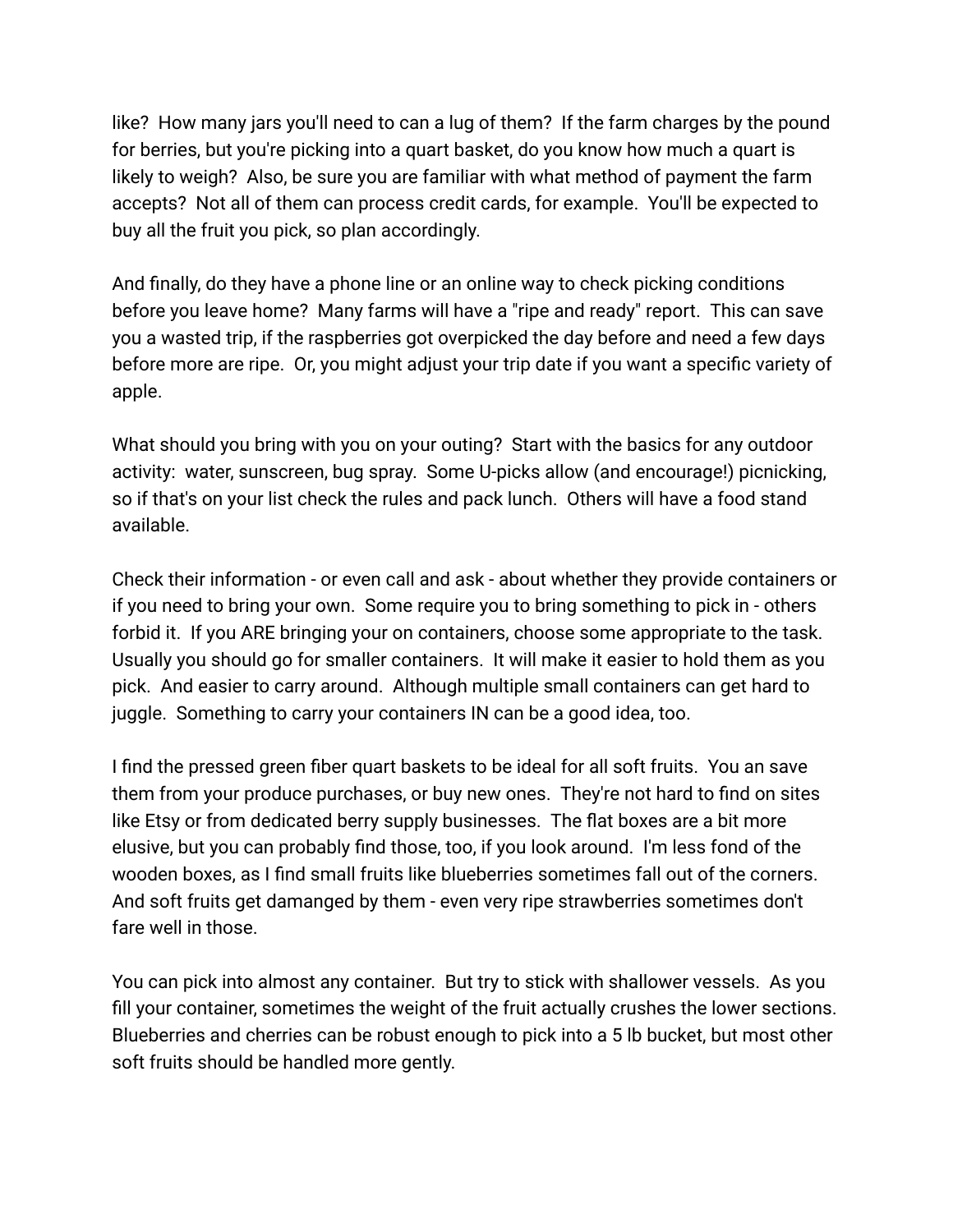Large tree fruit like apples, pears, and peaches are easier to pick into large containers. I don't think you can beat the old one peck baskets, and they aren't hard to find. Orchards will often provide sized bags, as well. Those are great for apples, although they have a tendency to bruise peaches. Be gentle.

U-pick farm etiquette:

Remember most of these places are small farms, so you're really visiting someone's home and backyard. Behave accordingly.

Be exceedingly gentle with the plants and trees. Broken branches and canes translate into decreased production for the farm. Or even the potential entry point for diseases and loss of a tree.

If you bring your children, keep them right by you. They can, unintentionally, damage plants as well. Or knock over someone else's picked fruit in their enthusiasm. If they are going to pick fruit, make sure they understand how to do so properly. A child picking all the green strawberries, then dropping them back into the plants, is depriving a future picker of fruit and the farmer of income.

Go where the farm tells you to go, and pick there. Often, they're trying to manage their crop in the optimal fashion. Don't move ladders unless you have been told that you may. You could break off a limb on a tree if you don't know how to place them properly.

Especially when berry-picking, take your time and pick ALL the berries in your section as you go. Don't just grab the easy ones and move on. This makes it much more difficult for the person picking behind you. And it also makes it much more difficult for the farm to estimate how many berries are left in each portion of the field when they are deciding how many more people can pick that day.

If you are unsure of how to judge the ripeness of the fruit, or how best to pick without damaging, ASK. The staff will be happy to share their best tips and tricks. And they'll be gratified that you care enough about their livelihood to treat it ith respect.

Assess your time commitment, before you go. Do you have TIME to can two lugs of cherries within a day or two of picking? Do you have the materials at home to process the fruit? I've canned 40 lbs of sweet cherries in one day, with nothing but a hairpin to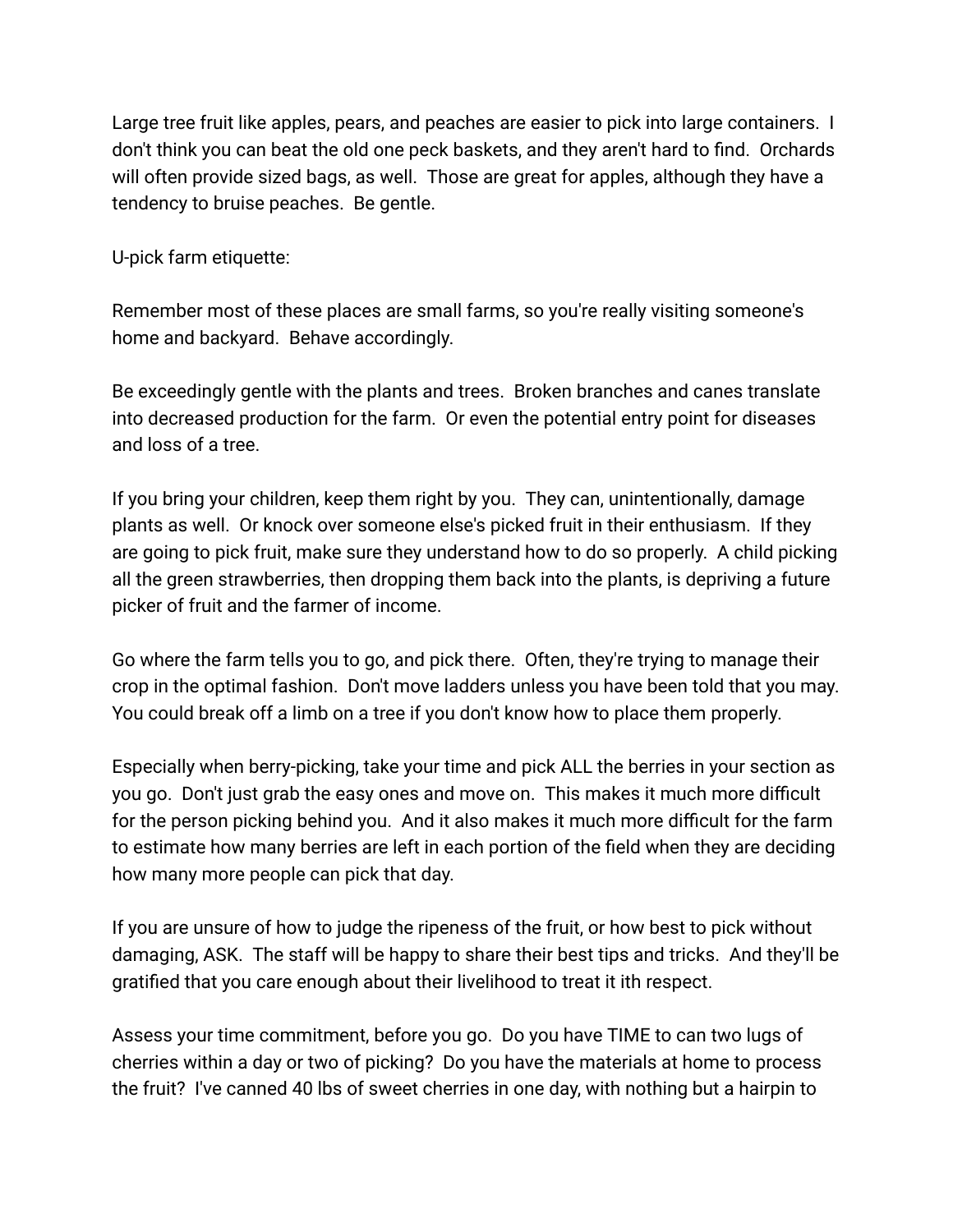pit them with, and I can't say that I recommend it. I now make sure I have a pitter, jars, lids, sugar, pectin, and anything else I might feel I need before I go. Especially in the current environment, when jars, lids, and pectin have sometimes been in short supply.

Don't leave any of your trash behind at the farm from picking. I suggest bringing a small trash bag in your car, as well as some wet wipes or towels for clean up. And more water.

It won't take you too many visits to decide which farms are your favorites. Once you've found them, support them. Share their info on social media during the season. Bring friends. Do your best to help them succeed, so that they're there for you next year.

Because, as we now get into the other half of our conversation, U-pick farms are an important element of building a local economies in rural areas.

I've mentioned recently that I've been spending a lot of time reading and listening to the information being provided by Strong Towns and Charles Marohn. Much of the emphasis he puts on returning decision making and the drivers of the economy into local hands resonates for me. It's just going to look different in a rural setting.

There are lots of small businesses that are well-suited to rural areas. And Upick farms are particularly valuable. why? First, they help preserve the rural character of the community. A farm is a farm, after all. And a better use of land than a subdivision for most areas. Second, they help attract quite a few people into the area. These folks may also patronize cafes, ice cream parlors, or small shops while they're in town. Third, they're relatively low-impact, in terms of infrastructure. Most Upick operations are very seasonal. That means that parking on gravel or even grass is reasonable, because it won't be constant, year round use that will start to create ruts and damage. There will be lots of time for those areas to recover before next year.

Economically, they can be a fairly low investment business to start. You need the plants, some irrigation, perhaps some support and pest control. And some labor during the picking season. But it doesn't require the hiring of large numbers of people to pick all the ripe fruit for market - your customers are paying for the privilege of doing that themselves.

Upick also allows for some experimentation. Take, for example, the farm where I pick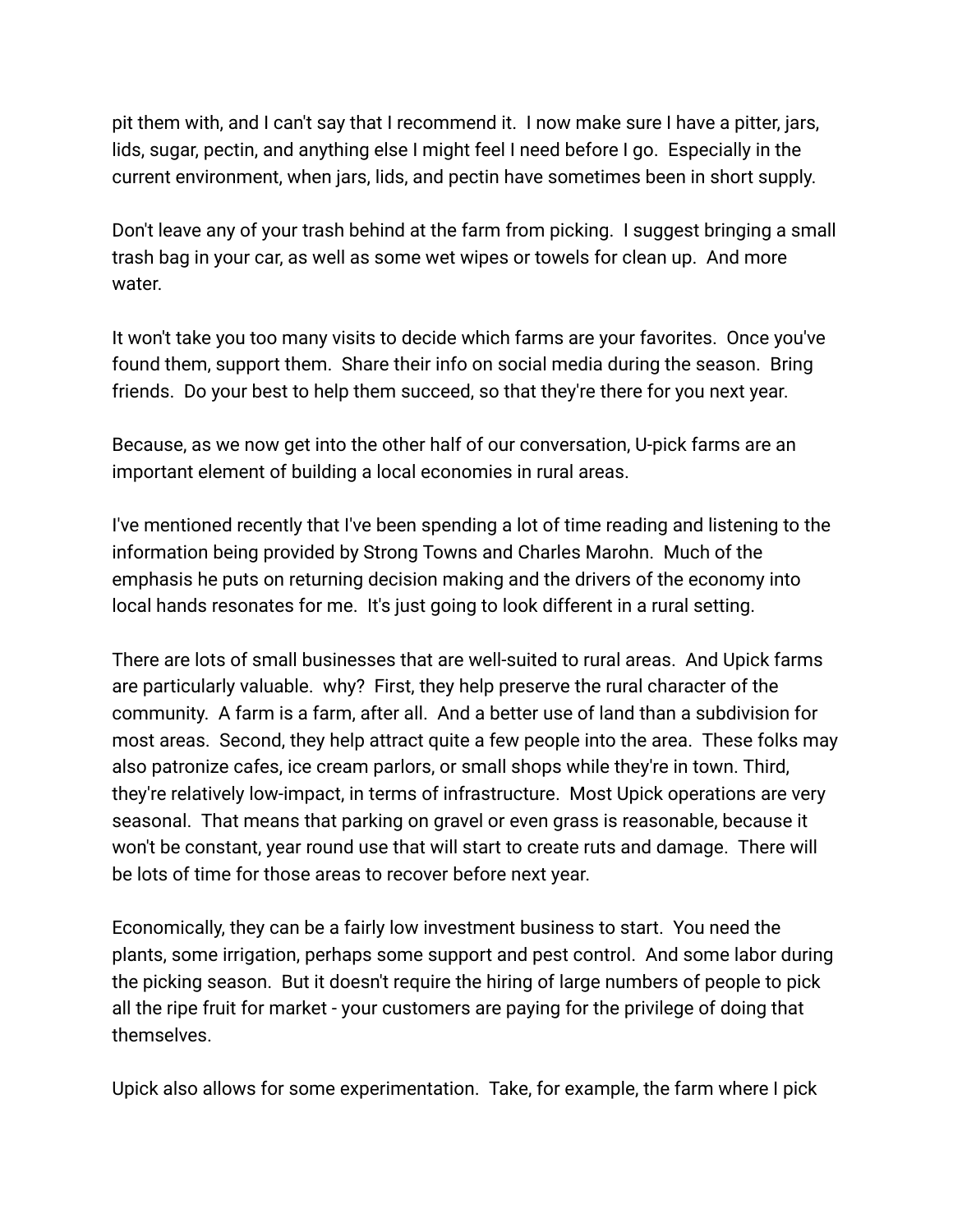honeyberries and saskatoons. Those are two fruits that are very minor, and rather new to the American market. It will be a while before a steady commerical demand develops. So, while there might not be too many local supermarkets that are interested in carrying them, there are enough interested folks to come out and pick. Those people will also talk about these delicious new berries, raising curiosity from others. More bushes can be planted as demand increases.

U=picks are also very scalable. What may start as a U-pick apple orchard might gradually expand their offerings. First, a couple acres of pumpkins, so your apple customers can also get a pumpkin for Halloween. Perhaps some hayrides on the weekends. Or a petting zoo. Maybe that next slope would be perfect for cherry or peach trees, expanding the season into the Summer.

Fruit picking, in our modern world, is as much an event or outing as it is a way to get food. Some farms capitalize on that, and add a market, or even a full blown event center. I know of at least one that has an old barn that is now converted into a wedding venue. A simple gazebo in one of the fields surrounded by orchards, with wooden benches, and you've got another stream of income.

There is a lot of conversation lately about the great rural exodus, or brain drain, or hollowing out. Much of the reason for this is the lack of good jobs to be found in tiny places across the Heartland. Combined with the fact that industrial agriculture does not allow much opportunity for entry-level positions that lead to any kind of ownership.

Many a young couple has regretfully sold the family land and moved elsewhere, in search of work. The "old homestead" of one side of my family has since been sold for development. A few old farm buildings remain, adding "rustic charm" to the subdivision and condo community that now marches across that landscape with depressing sameness.

The township has acquired an ongoing infrastructure bill that the tax base from the homes there won't support. And even before it was finished, the crash of 2008 started to impede the plan to finish all the homes within it. It's location, right along a highway, but not all that near the on-ramp, makes it less desirable to live in than marketing might have you think.

Consider instead what might have been for 80 acres that had not been developed in that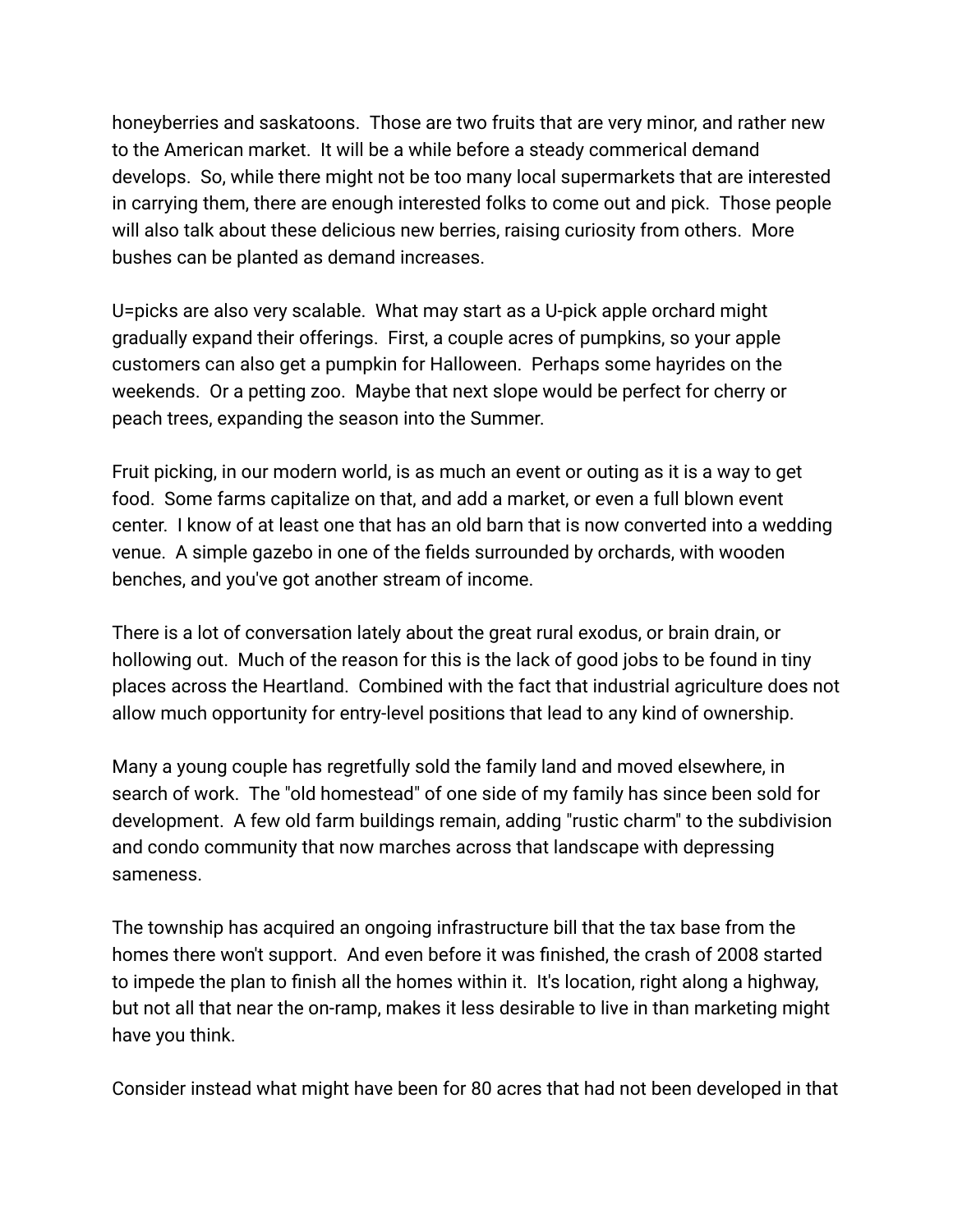way. The location would have been, in many ways, ideal for a U-pick farm. Easily accessible, and visible from the highway. Had there BEEN any younger members of the family available to take possession of it, the transition could have happened over time. Planting trees. Some berry bushes. Making the orchards available to local photographers for photo sessions (at a small charge to the photographer) would both advertise the farm and provide some off-season income.

Occasionally, these sorts of enterprises are killed early by neighbors or zoning that prohibits the traffic, parking, or "commercial enterprise". But this is short-sighted in both instances. The small farm will create less traffic than 100 new families in a subdivision. And also be a net gain for the township, financially, rather than a net loss.

Plus, the orchards and berry fields are more attractive on the landscape, preserving the rural character.

An enterprising orchard might add a line of hard ciders. And I know of more than one that partners with another fruit farm for blended ciders. I don't know about you, but I AM fond of a good blueberry cider.

Thus far, I've pretty much concentrated on fruit farms. But those are by no means the only U-pick enterprises. For whatever reason, I don't happen across too many Upick vegetable farms locally. Possibly because people don't view it as an outing, and also don't often pick in such large quantities.

However, there ARE a few U-pick flower farms. Personally, I find this very brave on the part of the flower farmer, given how fragile some types can be. But there are apparently ways to make it work. Flower farms are another scalable business. They, too, can often provide wedding and event venues. Also classes on flower arranging. Sales of arrangements or even full floral services.

And, of course, there is always the "U Cut Christmas Tree Farm." This is a bit of a longer term plan, just because of the time and effort required to bring a tree from seedling to harvest size. Although I can highly recommend "Carving Out a Living on the Land" by Emmet Van Dreische for both a practical and philosophical plan for running such a farm by using a coppicing technique.

When my oldest daughter was quite young, I remember visiting a Ucut farm. We didn't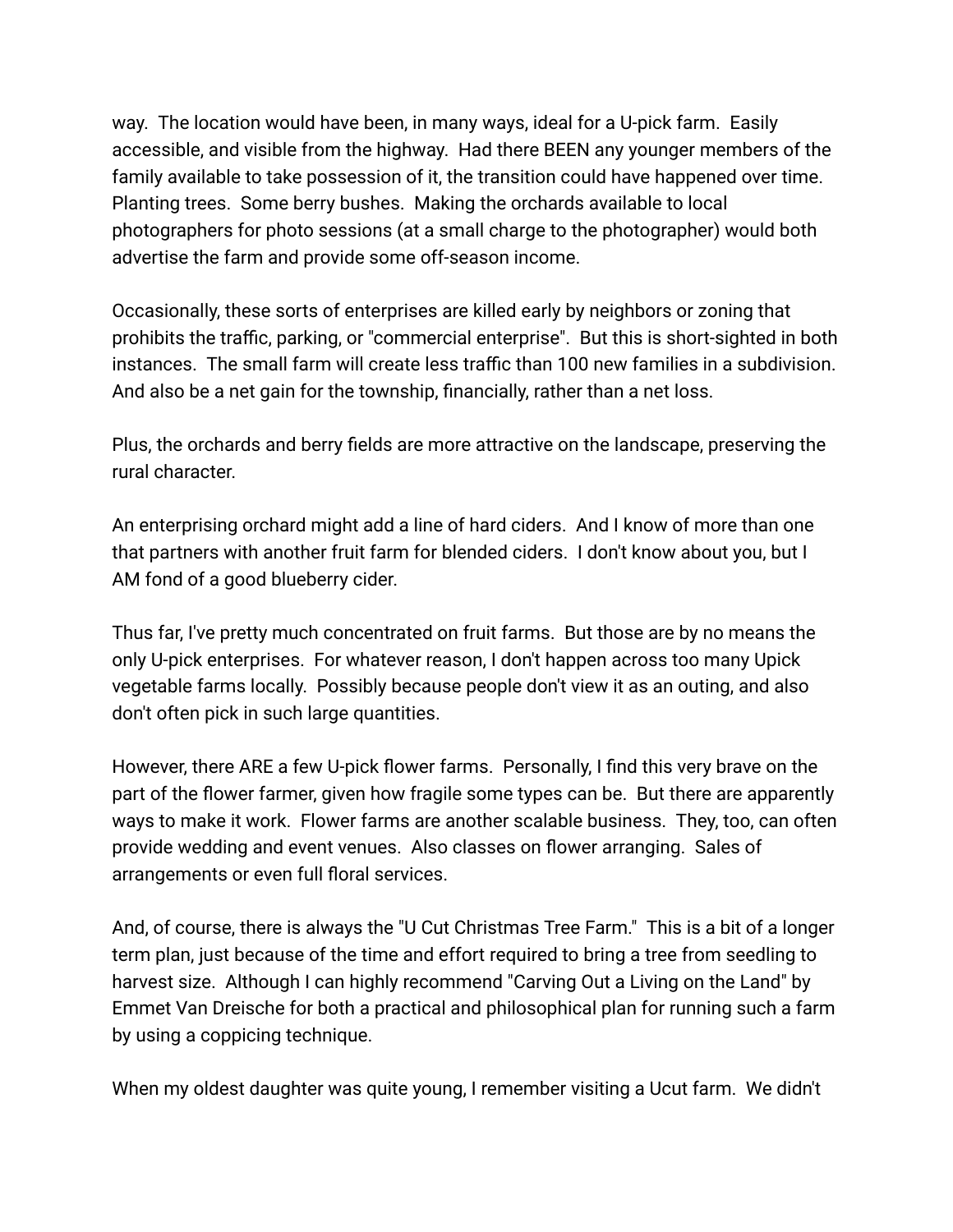actually buy a tree - because we lived in a small apartment and had no where to put it. But the farm in question also provided horse-drawn sleigh rides, hot cocoa, a market full of freshly made wreaths and greenery - the whole holiday experience. I'd go back, were it still there.

Now, you might regard it as a poor recommendation that the farm is gone. But I would point out that it mostly succumbed to a major market crash in Christmas tree prices good decade and a half ago. Which happened as preivously HIGH prices caused everybody and their brother to plant Scotch pines - and then flood the market such that prices crashed.

All of which rather DOES underscore my point about diversification.

What other ways can a small U-pick option diversify? It's never a BAD idea to keep a small flock of sheep. They can mow the orchard in the Summer, and generally help with maintaining a healthy farm ecosystem. Plus, if you get the right breed of sheep, and take some care in maintaining their fleece, you can sell that as well. Or, send it out to be processed into roving, top, or yarn. Now you've got a few more things to sell in your on farm shop.

Consider hosting a little festival. If you make a bit of a name for yourself with the handspinning and knitting crowd, you can probably invite them out to your farm to sell their wares and even do some demonstrations of spinning and knitting.

You should, by now, be getting the idea that the possibilities are nearly endless. And they are. Rural communities also need to get back into the habit of thinking on a human scale. The economics of agriculture is such that, for instance, someone growing commodity crops or milking 900 cows will have a great deal of difficulty leaving, say, 500 acres even to ONE child to continue on. The moreso if he has 4 kids, and the one who wants to take over the farm would have to compensate the other 3.

BUT - split that 500 acres into 125 or so to each of the kids (presuming they all want to stay in their small community). Each one would have land enough for a house, and to start a small, blended business. Maybe they've all got day jobs, at least for now, nearby. But in the meantime are putting in the start of an orchard. Or a berry farm. Or some Christmas trees. Starting a small flock of heritage sheep. Or pigs. Or a grass fed dairy.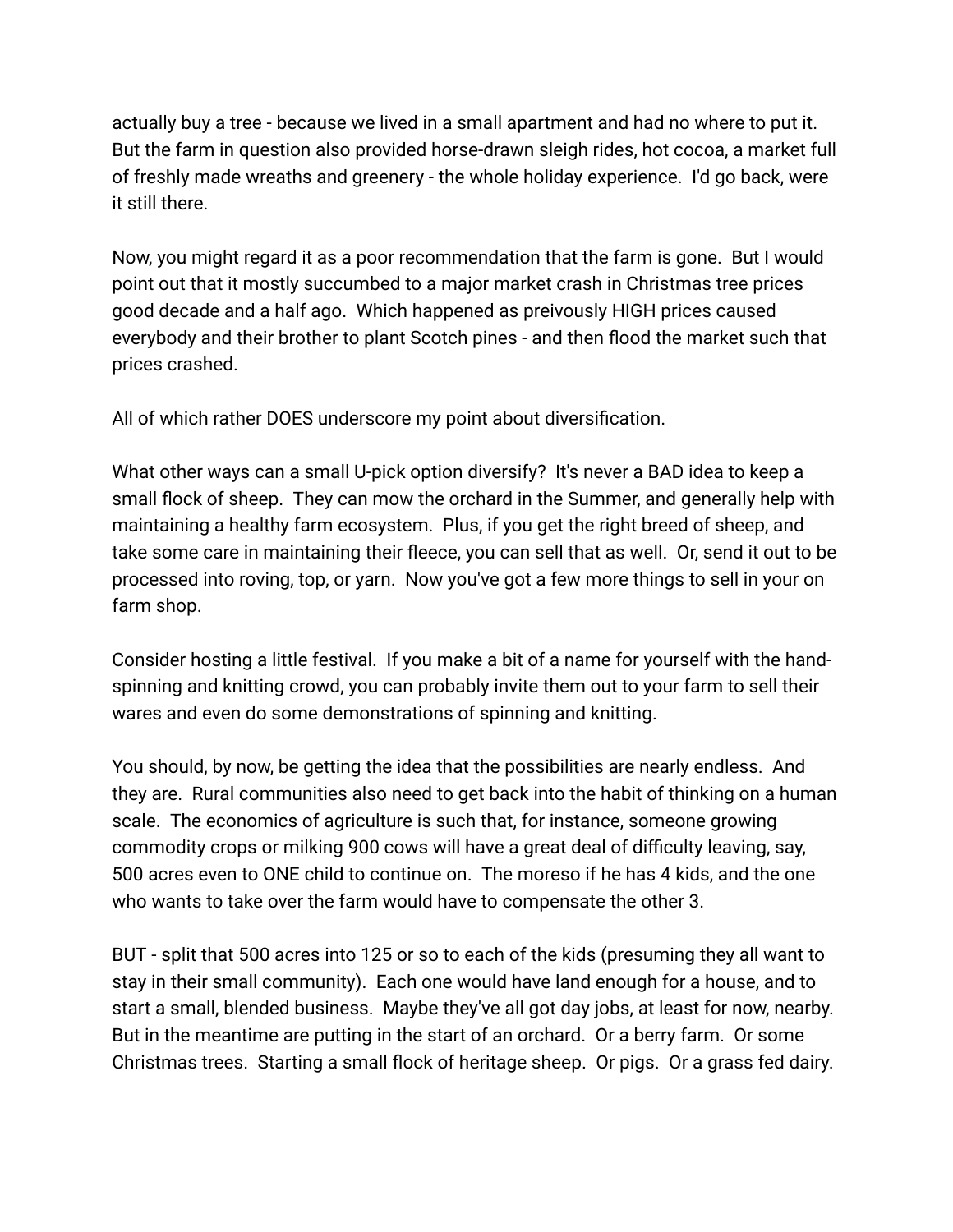They can share around their resources. Let the pigs run the orchard during the June drop and clean up the fallen apples - better pork, plus less pest control needed in the orchard. One starts an event venue, and hosts "farm to table" dinners by a local chef using produce from siblings' farms. One adds a small photography studio, and also does outdoor shoots on sibling's properties, too. Another builds a cottage for her inlaws to live in, that is later converted into housing for a farm manager as the operation grows.

Look what happened for the community:

500 acres were removed from the extractive process of industrial agriculture. And the recovery process for the land begins and continues as it instead is managed for the long term.

Four small businesses begin, adding to the tax base in the community, with very little increased demand for infrastructure. Each is smart enough to diversify, and each brings a different segment of visitors to the community. New enterprises might be able to piggy back onto this increased traffic.

The community also has better access to local food and local products. Plus a reason to stay closer to home more often, as there are more things to do. Local dollars spend more time spinning around before being sent out to the hedge funds or oligarchs that own huge national changes. So neither the soil nor the wealth of the community is being extracted as quickly.

Keeping that 500 acres in the hands of people who love their place and understand that the health of the soil is the basis for the health of their community simultaneously prevented 4 new subdivisions. Or Walmarts. Or Industrial parks from being built. All of which WOULD extract a lot of the wealth from the community while simultaneously requiring expensive infrastructure that drains resources from municipalities.

Have we seen enough yet of the global economy to understand that not everything must or even should be done at the largest possible scale? Quality of life is improved when things are brought down to human-sized pieces.

It's time to stop treating the interior of the country as one giant resource, to be exploited in order to feed a globalized urban culture hungry for ever more and cheaper goods.